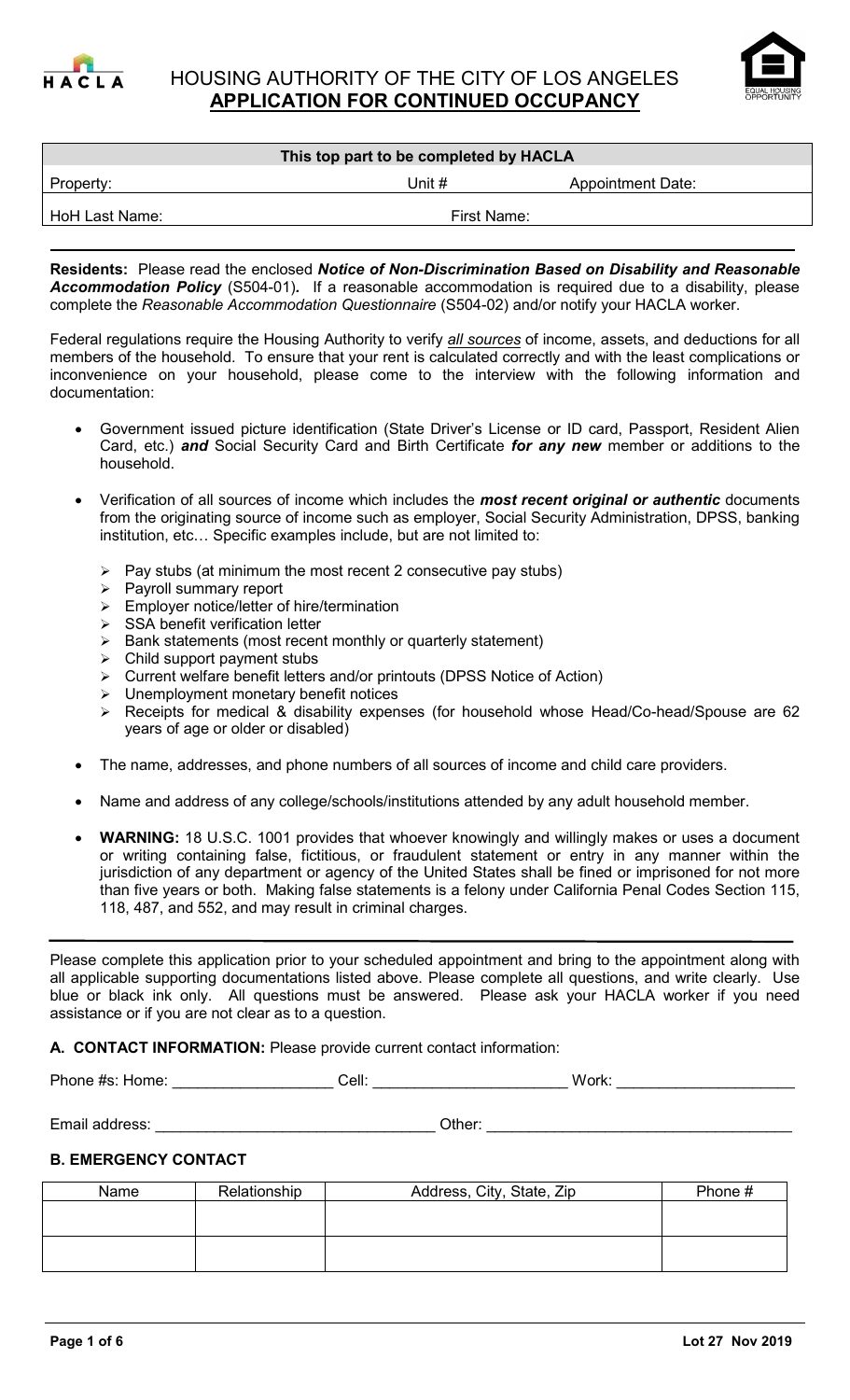



### **C. HOUSEHOLD COMPOSITION:**

1. List everyone, include yourself, minors, other adults, foster children/adults and live-in aides (if present who are necessary for the care of a family member), who will be living in the public housing unit. You must complete each box for each household member. You (the head of household) are to be on the 1<sup>st</sup> line. If there is no co-head, leave Line # 2 blank. If you require more space, please continue on the space provided on Page 5.\*

| Ln<br>#        | Last Name | <b>First Name</b> | MI | SSN | Relationship<br>to Head of<br>Household<br><b>Head of</b><br>Household | Gender<br>M/F | <b>Birth Date</b><br>(MM/DD/YYYY) | Age | Place of<br><b>Birth</b> | Ethnicity<br>$1$ = Hispanic<br>$2 = N \circ n$<br>Hispanic | Race<br>$1 =$ White<br>$2 = Black/Afr$ Amer<br>3 = Amer Indian<br>$4 = Asian$<br>5 = Nat Hawaii/PI | If Adult<br>is a Full-<br>Time<br>Student<br>Yes/No | If Adult is a<br>Veteran**<br>Yes/No | Driver's License or<br>State ID #<br>(If Youth- under 18<br>years old = "N/A") |
|----------------|-----------|-------------------|----|-----|------------------------------------------------------------------------|---------------|-----------------------------------|-----|--------------------------|------------------------------------------------------------|----------------------------------------------------------------------------------------------------|-----------------------------------------------------|--------------------------------------|--------------------------------------------------------------------------------|
| 2              |           |                   |    |     | Co-Head                                                                |               |                                   |     |                          |                                                            |                                                                                                    |                                                     |                                      |                                                                                |
| 3              |           |                   |    |     |                                                                        |               |                                   |     |                          |                                                            |                                                                                                    |                                                     |                                      |                                                                                |
| 4              |           |                   |    |     |                                                                        |               |                                   |     |                          |                                                            |                                                                                                    |                                                     |                                      |                                                                                |
| $\overline{5}$ |           |                   |    |     |                                                                        |               |                                   |     |                          |                                                            |                                                                                                    |                                                     |                                      |                                                                                |
| 6              |           |                   |    |     |                                                                        |               |                                   |     |                          |                                                            |                                                                                                    |                                                     |                                      |                                                                                |
| <u>_</u>       |           |                   |    |     |                                                                        |               |                                   |     |                          |                                                            |                                                                                                    |                                                     |                                      |                                                                                |
| 8              |           |                   |    |     |                                                                        |               |                                   |     |                          |                                                            |                                                                                                    |                                                     |                                      |                                                                                |
| 9              |           |                   |    |     |                                                                        |               |                                   |     |                          |                                                            |                                                                                                    |                                                     |                                      |                                                                                |

2. Have any members of your household moved out in the last 12-months? Yes No. If yes, who and when did they leave: Name: \_\_\_\_\_\_\_\_\_\_\_\_\_\_\_\_\_\_\_\_\_\_\_ When: \_\_\_\_\_\_\_\_\_\_\_\_

3. Have any new members moved into your household in the last 12-months?  $\Box$  Yes  $\Box$  No. If yes, who and when did they move-in: Name:  $\Box$  When: When:

4. Do you anticipate any changes in your household composition during the next 12-months?  $\Box$  Yes  $\Box$  No. If yes, please explain:

5. Is any member of your household listed above temporarily away from the residence?  $\Box$  Yes  $\Box$  No. If yes, please explain:

**\*** Additional space for this or other questions is provided on Page 5.

**\*\*** Veteran = active member in or veteran of a United States military service (Army, Navy, Air Force, Marine Corp, or Coast Guard)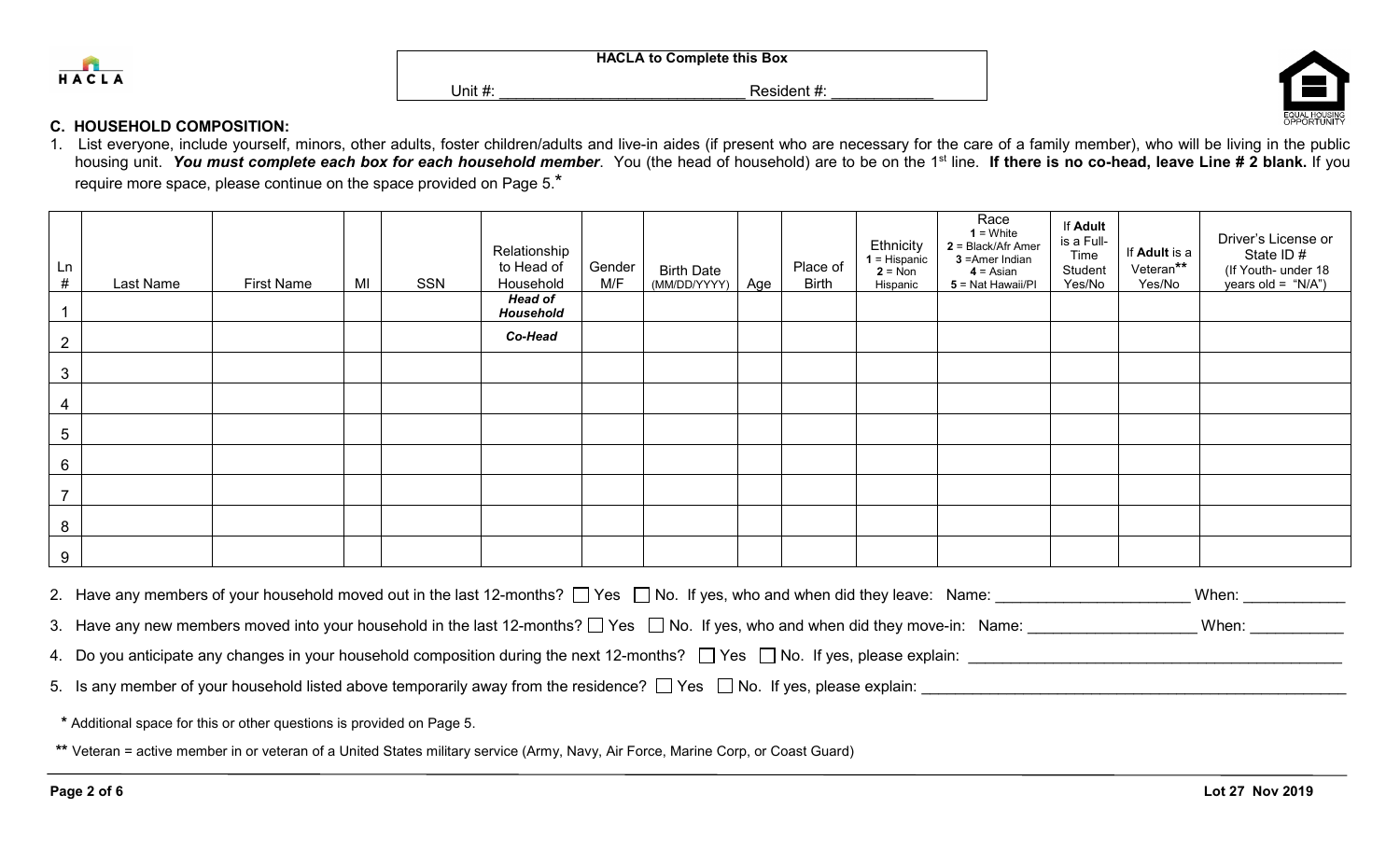| HА | C. | $\mathbf{L}$ | Α |
|----|----|--------------|---|

|  |  | 6. Has anyone in the household who lacked eligible immigration status obtained eligible immigration status |  |  |  |  |  |
|--|--|------------------------------------------------------------------------------------------------------------|--|--|--|--|--|
|  |  | since your last review? $\Box$ Yes $\Box$ No $\Box$ N/A. If yes, please explain:                           |  |  |  |  |  |
|  |  |                                                                                                            |  |  |  |  |  |

7. In the past 18 months, has any member of the household been arrested and/or convicted of any crime other than traffic violations?  $\Box$  Yes  $\Box$  No. If yes, please explain:

 $\mathcal{L}_\mathcal{L} = \mathcal{L}_\mathcal{L} = \mathcal{L}_\mathcal{L} = \mathcal{L}_\mathcal{L} = \mathcal{L}_\mathcal{L} = \mathcal{L}_\mathcal{L} = \mathcal{L}_\mathcal{L} = \mathcal{L}_\mathcal{L} = \mathcal{L}_\mathcal{L} = \mathcal{L}_\mathcal{L} = \mathcal{L}_\mathcal{L} = \mathcal{L}_\mathcal{L} = \mathcal{L}_\mathcal{L} = \mathcal{L}_\mathcal{L} = \mathcal{L}_\mathcal{L} = \mathcal{L}_\mathcal{L} = \mathcal{L}_\mathcal{L}$ 

- 8. Does anyone not included in the household use your address for any purpose including to receive mail?  $\Box$  Yes  $\Box$  No. If yes, please explain:
- 9. Are you or any member of your household required to register as a sex offender in any state?  $\Box$  Yes  $\Box$  No. If yes, please explain:

Unit # \_\_\_\_\_\_\_\_\_\_\_\_\_\_\_\_\_\_\_\_\_\_\_\_\_\_\_\_\_ Resident #: \_\_\_\_\_\_\_\_\_\_\_\_

## **D. INCOME:**

1. List *all sources of income* for *every member* of your household. Examples of income include, but are not limited to the following: Employment (including self-employment), V.A. Benefits, Welfare (TANF/Calworks, General Relief), Social Security, SSI, Disability, Unemployment, Scholarships, Paid Training or Internship, Worker's Compensation, Pensions, Annuity, Child Support, Alimony, Foster Care, KinGAP, and CAPI.

|           |        | List All Sources of Income for Every Member of the Household - Attach sheet of paper if more space is needed |               |        |                    |
|-----------|--------|--------------------------------------------------------------------------------------------------------------|---------------|--------|--------------------|
| Name of   |        | Source (name of                                                                                              |               |        | Rate               |
| Household | Income | employer, aid                                                                                                | Income Source | Phone# | (\$ per day, week, |
| Member    | Type   | agency                                                                                                       | Address       | /Fax#  | month, year)       |
|           |        |                                                                                                              |               |        | \$<br>per          |
|           |        |                                                                                                              |               |        | \$<br>per          |
|           |        |                                                                                                              |               |        | \$<br>per          |
|           |        |                                                                                                              |               |        | \$<br>per          |
|           |        |                                                                                                              |               |        | \$<br>per          |
|           |        |                                                                                                              |               |        | \$<br>per          |
|           |        |                                                                                                              |               |        | \$<br>per          |

2. Does anyone in the household anticipate any change in the types, sources, and/or amounts of income in the next 12-months? (Example – someone on disability or unemployed returning to work, someone retiring)  $\Box$  Yes  $\Box$  No. If yes, please explain:

 $\_$  , and the set of the set of the set of the set of the set of the set of the set of the set of the set of the set of the set of the set of the set of the set of the set of the set of the set of the set of the set of th

- 3. Does anyone in the household receive Food Stamps?  $\Box$  Yes  $\Box$  No. If yes, Who Value \$
- 4. Does anyone outside your household or an organization regularly give you or a household member money or pay any of your bills, or provides supplies (such as gas, groceries, tuition...)?  $\Box$  Yes  $\Box$  No. If yes, please explain:

 $\_$  , and the set of the set of the set of the set of the set of the set of the set of the set of the set of the set of the set of the set of the set of the set of the set of the set of the set of the set of the set of th

- 5. For military pay, does it include "hostile fire" pay?  $\Box$  Yes  $\Box$  No  $\Box$  N/A. If yes, amount \$  $\Box$
- 6. Has anyone in the household received any other income not listed above in the past 12 months?  $\Box$  Yes  $\Box$  No. If yes, please describe:
- **E. ASSETS:** Assets include bank and credit union accounts (checking, savings), certificates of deposit, mutual funds, stocks, bonds, and any other asset (includes but is not limited to insurance policies/annuities, and collections such as stamps or coin collections that were held as an investment).
- 1. Does any member of your household hold/own any assets?  $\Box$  Yes  $\Box$  No. If Yes, please describe:

| Name of Household Member | Type of<br>Asset | Name of Institution | Account # | Value<br>(Balance) |
|--------------------------|------------------|---------------------|-----------|--------------------|
|                          |                  |                     |           |                    |
|                          |                  |                     |           |                    |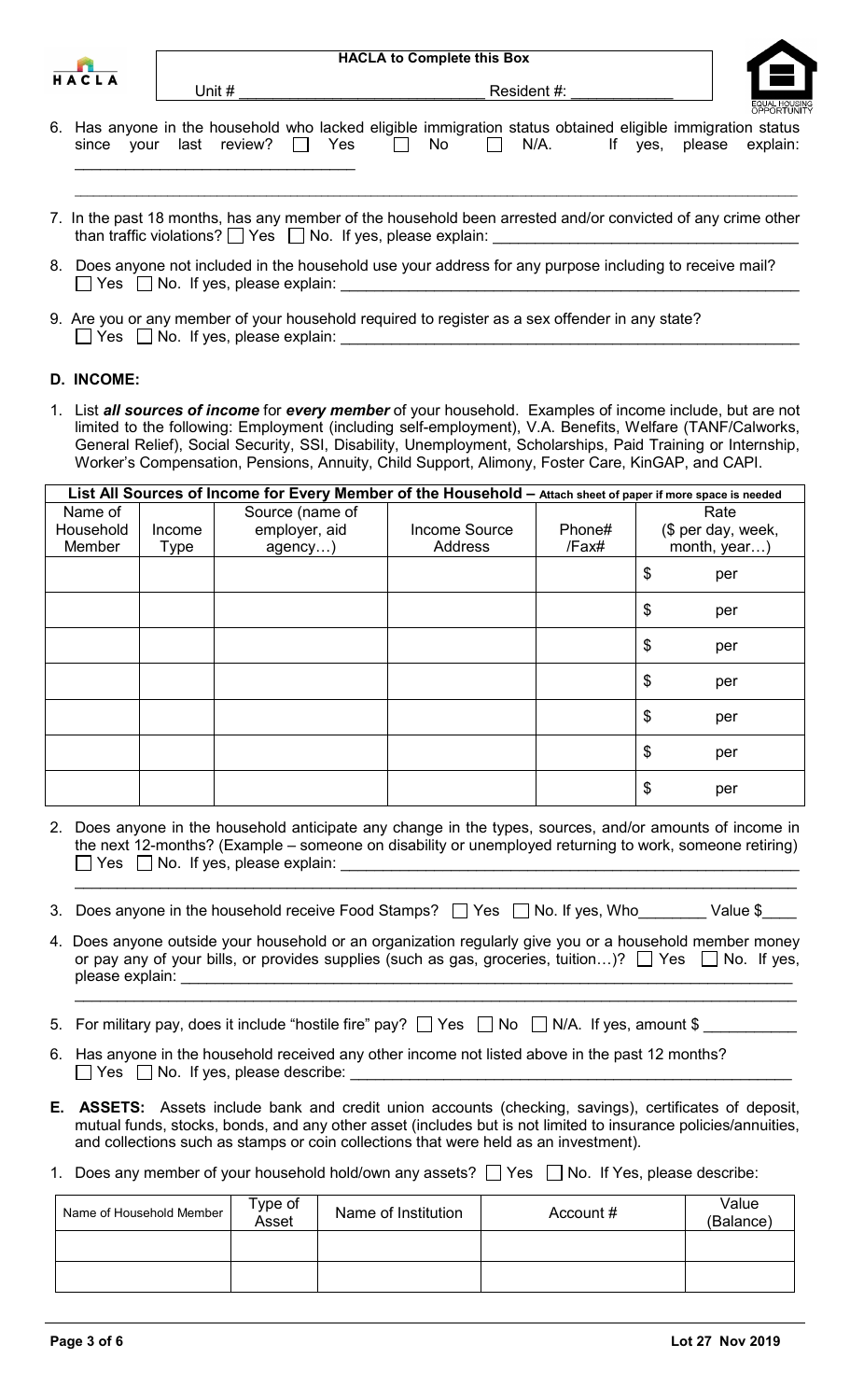| HА | CLA |  |
|----|-----|--|

Unit # \_\_\_\_\_\_\_\_\_\_\_\_\_\_\_\_\_\_\_\_\_\_\_\_\_\_\_\_\_ Resident #: \_\_\_\_\_\_\_\_\_\_\_\_



| 2. Does any member of your household own any real estate (includes house, rental property, building, land, |  |
|------------------------------------------------------------------------------------------------------------|--|
| or mobile home)? $\Box$ Yes $\Box$ No. If yes, please explain:                                             |  |

3. Have any members of your household sold any real estate or disposed of assets in the past 12 months?  $\Box$  Yes  $\Box$  No. If yes, please explain:

# **F. CHILDCARE EXPENSES**

1. Do you or any household member have expenses for childcare for children *12 years of age or younger?*  $\Box$  Yes  $\Box$  No. If yes, please explain below:

| Name of Child | Age | Expense amount per wk/mo |
|---------------|-----|--------------------------|
|               |     | per                      |
|               |     | per<br>w                 |
|               |     | per<br>w                 |

2. Does the childcare provided allow for an adult in the household to be employed, attend school, or receive job training (and related activities)?  $\Box$  Yes  $\Box$  No. If yes, please explain:

 $\_$  , and the set of the set of the set of the set of the set of the set of the set of the set of the set of the set of the set of the set of the set of the set of the set of the set of the set of the set of the set of th

## **G. DISABILITY EXPENSES**

Does the household pay for a care attendant, a service animal, or for any equipment for any household member with disabilities that is necessary to permit that person or another adult in the household to work?  $\Box$  Yes  $\Box$  No.

If yes, do you want us to consider your expenses in the calculation of your rent?  $\Box$  Yes  $\Box$  No. If yes, please provide a list of such expenses (item(s) description and costs)

#### **H. ELDERLY OR DISABLED FAMILIES ONLY - Is the Head, Co-Head or Spouse 62 years of age or older** or a person with a disability? **Fig. 2** Yes **No If yes, please complete this section. If no, please skip to Page 6.**

- 1. Do you pay for Medicare?  $\Box$  Yes  $\Box$  No. If yes, what Part do you pay for and what is your monthly premium?
- 2. Do you have any other kind of medical insurance?  $\Box$  Yes  $\Box$  No. If yes, please provide the following:

 $\Box$  Part A \$  $\Box$  Part B \$  $\Box$  Part D \$

| Policy # | Insurance<br>Agent's Name | Insurance<br>Company | <b>Address</b> | Phone # | Monthly<br>Premium |
|----------|---------------------------|----------------------|----------------|---------|--------------------|
|          |                           |                      |                |         | \$                 |
|          |                           |                      |                |         | \$                 |

3. Is any household member paying outstanding medical bills (including dental and/or vision)?

 $\Box$  Yes  $\Box$  No. If yes, please provide the following:

| Name of Provider | <b>Address of Provider</b> | Phone #/Fax # | Amount per Month<br>/Balance |
|------------------|----------------------------|---------------|------------------------------|
|                  |                            |               |                              |
|                  |                            |               |                              |

4. Do you or any household member expect to have additional medical expenses in the next 12 months that will not be covered by insurance? This includes prescription and non-prescription drugs, co-payments, medical tests, eyeglasses or hearing aid expenses, or other medical costs?  $\mathbb{R}^n$ 

|  |  |  |  |  |  |  |  |  |  |  |  | $\Box$ Yes $\Box$ No. If yes, please provide the following and provide supporting documents: |
|--|--|--|--|--|--|--|--|--|--|--|--|----------------------------------------------------------------------------------------------|
|--|--|--|--|--|--|--|--|--|--|--|--|----------------------------------------------------------------------------------------------|

| Household Member | Type(s) of Expenses | Payee Name and Address | Amount per<br>Month |
|------------------|---------------------|------------------------|---------------------|
|                  |                     |                        |                     |
|                  |                     |                        |                     |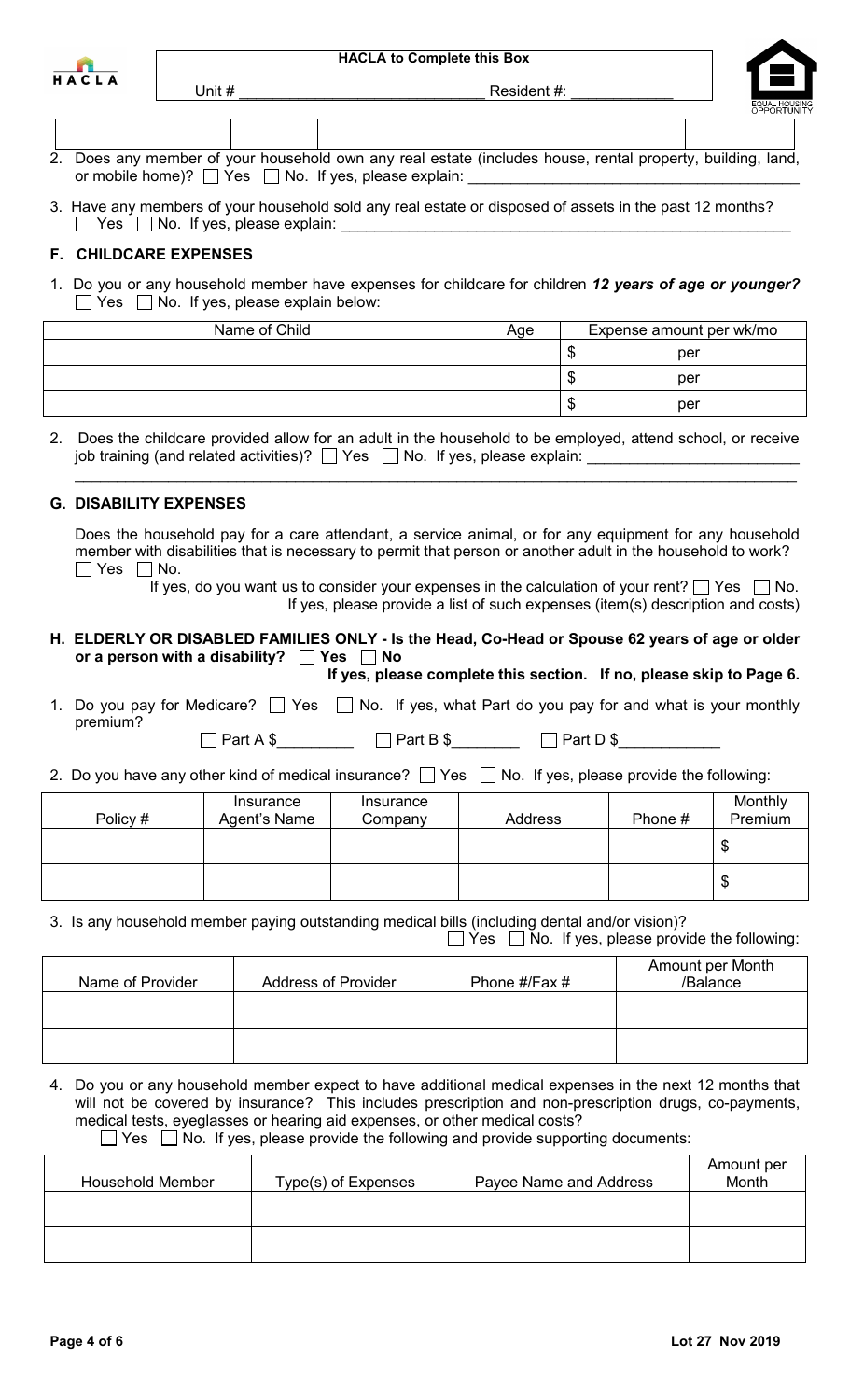



Unit # \_\_\_\_\_\_\_\_\_\_\_\_\_\_\_\_\_\_\_\_\_\_\_\_\_\_\_\_\_ Resident #: \_\_\_\_\_\_\_\_\_\_\_\_

# **Use the space below to provide any additional explanation if needed for any previous question(s).**

**- Continue to Page 6 -**